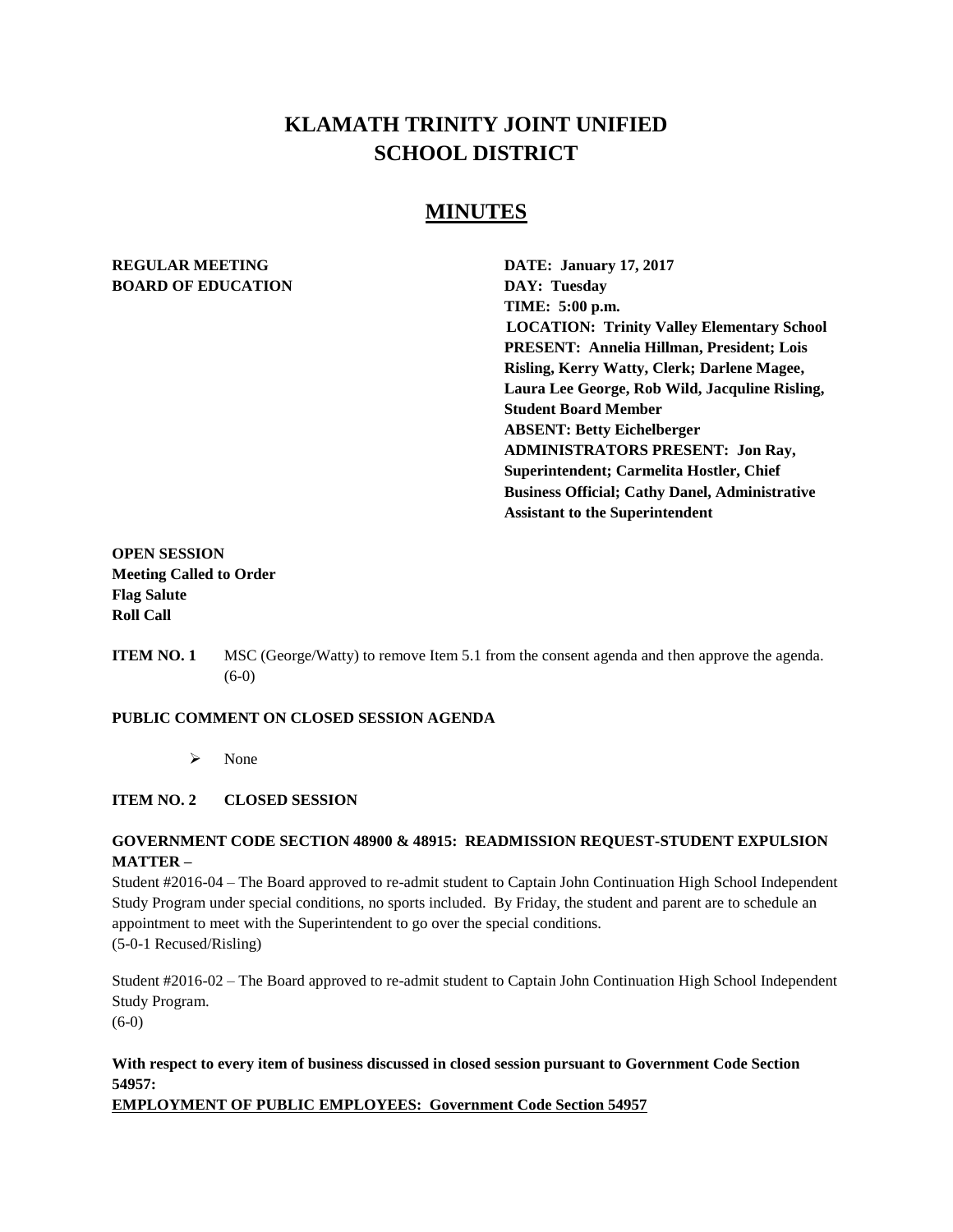- MIN 1/17/17 Page 2
- To approve the transfer for Bonnie Olan to Instructional Assistant/Severely Handicapped Aide at Trinity Valley Elementary School

*All hires were approved by one motion. (6-0)*

**GOVERNMENT CODE SECTION 54957**: Public Employee discipline, dismissal, release, non re-election, acceptance of the resignation of, or other action which otherwise affects the employment status of a public employee.

*The Superintendent has accepted the resignation of Chad Wilder.* 

*The Board of Trustees moved to approve the charges against Employee #25. (6-0)*

GOVERNMENT CODE SECITON 54956.9 Conference with Legal Counsel – Anticipated Litigation: Under Government Code sections 54956.9(d)(2), the Klamath Trinity Joint Unified Board of Trustees hereby provides public notice that it may meet in Closed Session to decide whether there is significant exposure to litigation, and to consider and act in connection with matters for which there is a significant exposure to litigation. Under Government Code sections 54956.9, the Klamath Trinity Joint Unified Board of Trustees hereby provides public notice that it may meet in Closed Session to decide to initiate litigation and to consider and act in connection with litigation it has decided to initiate Conference with Legal Counsel – Anticipated Litigation: Significant exposure to Litigation.

GOVERNMENT CODE SECTIONS 6549.1(d) AND 54957.6 CONFERENCE WITH LABOR NEGOTIATOR Agency Negotiator: Jon Ray, Superintendent, Employee Organizations: Klamath Trinity Teachers Association (KTTA); California School Employees Association, Chapter 347 (CSEA); Unrepresented Employees. CONFERENCE WITH DISTRICT NEGOTIATOR:

#### **RETURN TO OPEN SESSION** 7:25 p.m.

## **ITEM NO. 3 ANNOUNCEMENT OF ACTIONS TAKEN IN CLOSED SESSION WHICH ARE REQUIRED TO BE ANNOUNCED**

## **ITEM NO. 4 PUBLIC COMMENT AND COMMUNICATION ON NON-AGENDAT ITEMS: TO INCLUDE INDIAN POLICIES AND PROCEDURES**

 $\triangleright$  No comments

#### **ITEM NO. 5 CONSENT AGENDA**

MSC (Wild/Watty) to approve Items 5.2, 5.3 and 5.4. (6-0)

#### **5.1 MINUTES OF PREVIOUS MEETING**

Regular Meeting – December 13, 2016 Emergency Meeting – December 16, 2016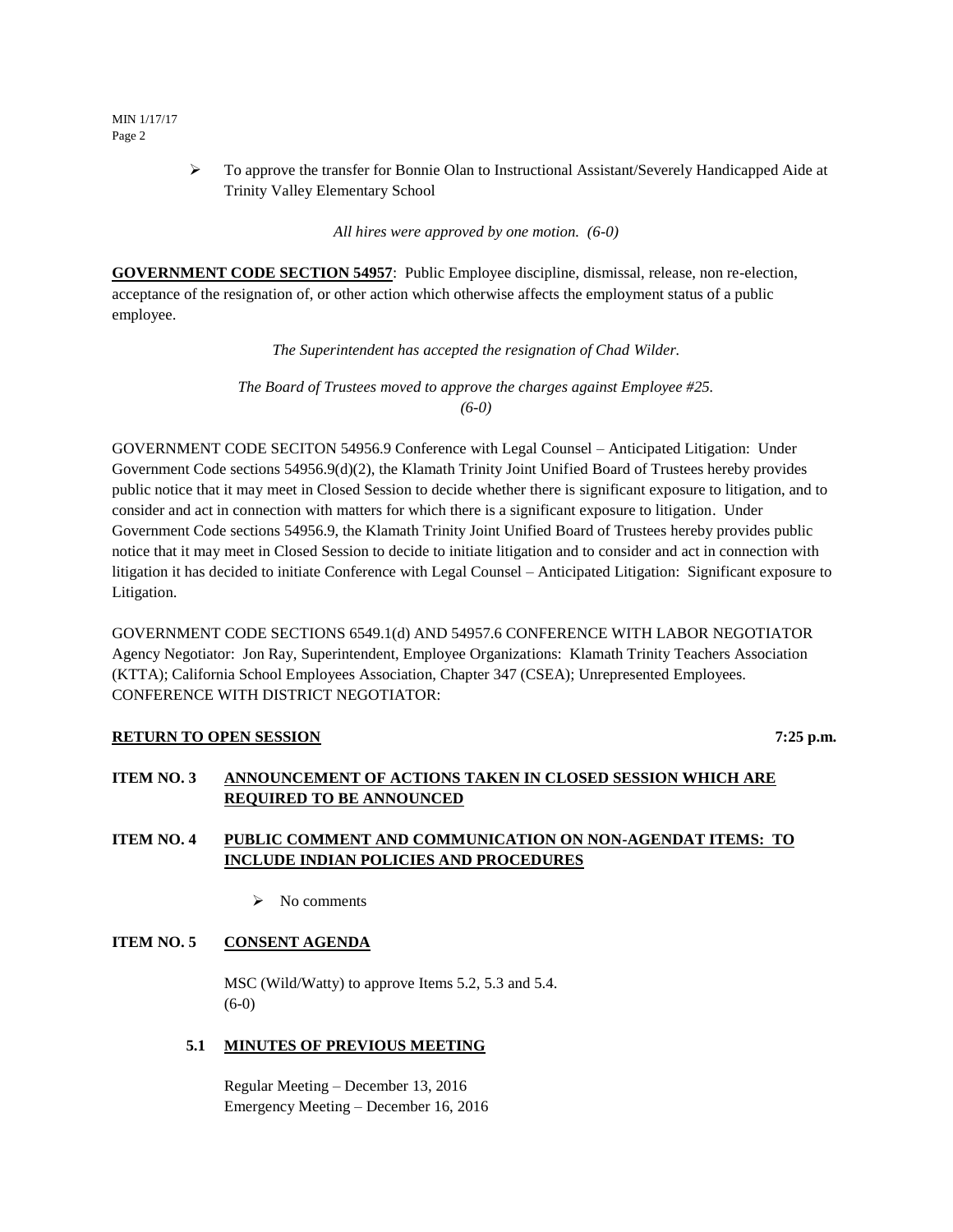MIN 1/17/17 Page 3

Special Meeting - December 16, 2016

MSC (George/Wild) to approve after the following corrections: December 13, 2016 minutes-Item 7.24 should have had the amount of \$7,929.85 on the agenda. December 16, 2016 for both the special and the emergency meetings should read "Special Meeting" not "Regular Meeting" on the front left hand corner of the agendas. (6-0)

#### **5.2 BILLS AND WARRANTS REPORT**

Total for the month of December: 1,492,594.56

## **5.3 FOURTH QUARTER WILLIAMS COMPLAINT REPORT**

The Board approved the Williams Complaint Report for the fourth quarter. No complaints were filed.

#### **5.4 OUT OF STATE TRIP**

The Board approved sending Dustin Rossman, Vicki Kurtz and Brian Hopper to the Learning and Leadership Conference in Dallas, TX on February  $9<sup>th</sup>$ -12<sup>th</sup>.

#### **ITEM NO. 6 DISTRICT REPORTS**

- **6.1** Trinity Valley Elementary School Report:Tayshu Bommelyn shared with those present at the meeting the finished cafeteria, shared dates on upcoming activities at the school.
- **6.2** Indian Education Director's Report: Presented at the Gate Academy in January at Humboldt State University, attending Warrior Institute meetings at the high school, shared there will be some upcoming dinner meetings for parents and community members to have input on the discipline policies of the district.
- **6.3** Construction Update: Orleans and Jack Norton schools should be close to being able to use the facilities next week, with Orleans unfinished on the outside. Waiting on design changes for Hoopa Valley High School. Work has started on the kitchen roof and is dried in at the high school. Trinity Valley is progressing nicely, classrooms might be open the first of February. Waiting on drier weather to add base to finish the site work. Phase II paving at Hoopa High & Hoopa Elementary projects need 2 good weeks of dry weather to complete.
- **6.4** Student Member Report**:** Jacquline Risling announced the many activities happening since the start of the school year, including upcoming events, and a social justice project in the ASB class.
- **6.5** School Safety/Emergency Report Updates **:** William Hostler reported working with the office of emergency services incident command team to help keep the transportation dept. and district updated on the many slides, road closures, snow, etc throughout the district. Shared the progress on the new fire alarm systems and camera systems also.
- **6.6** Special Education Report**:** Reported the SDC Teacher from Weitchpec Elementary is working in the SDC program at Hoopa Elementary School. Reported parents are happy that the speech services with TinyEye started at Hoopa Elementary on January  $23<sup>rd</sup>$ .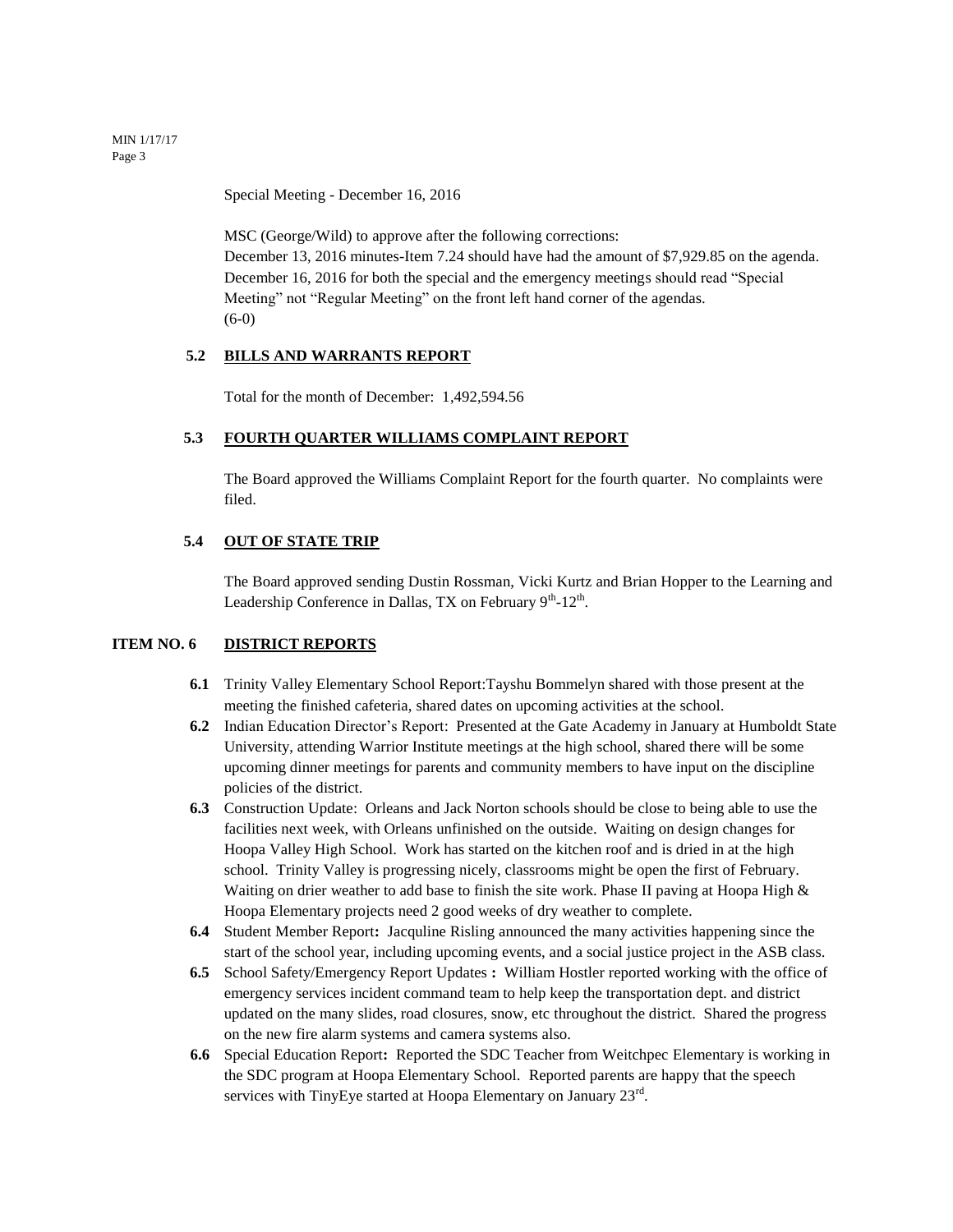- **6.7** Captain John Continuation School Report: Ms. Lane had to leave early but left her school report with Mr. Ray.
- **6.8** Hoopa Valley High School Report: Dustin Rossman updated the board that the IPad insurance will be a month to month coverage until the end of June. Announced there will be a job fair on the  $24<sup>th</sup>$ . The Mattz Gym reopening/rededication will be on Jan.  $20<sup>th</sup>$  and the existing plaques will be updated.
- **6.9** Hoopa Elementary School Report: Reported spending a lot of time on the moving of classrooms, etc during the break.
- **6.10** Orleans, Jack Norton & Weitchpec School Reports**:** Jason Henderson reported some students from Weitchpec Elementary have not reported back to school after the break and is working with Mr. Kimball to help resolve this. Reported a lot of staff and volunteers helped on New Year's Day to move the classrooms into the new portables. Very appreciative.
- **6.11** Employee Group Reports: CSEA is looking forward to continuing negotiations. Praised the maintenance and transportation staff for their work during the break with all of the moves district wide.

KTTA: Robert Anderson thanked the Board for all of the work during the construction process and shared that teachers are appreciative.

#### **ITEM NO. 7 ITEMS FOR BOARD ACTION**

## **7.1 CRM GROUP REIMBURSEMENTS FOR SUBMITTAL EXCHANGE (CLOUD BASED PROJECT MANAGEMENT) FOR PHASE III PROJECTS**

MSC (Wild/Watty) to approve the reimbursement in the amount of \$30,910.00. (6-0)

## **7.2 CRM GROUP REIMBURSEMENT FOR CARPET INSTALLATION FOR EMERGENCY PORTABLE PROJECT AT HOOPA VALLEY HIGH SCHOOL – PHASE III**

MSC (Magee/Watty) to approve the reimbursement in the amount of \$2,546.43. (6-0)

## **7.3 CRM GROUP REIMBURSEMENT FOR KEECO CRANE FOR BULK STORAGE PROPANE TANK FOR HOOPA VALLEY ELEMENTARY SCHOOL – PHASE II**

MSC (Watty/Magee) to approve the reimbursement in the amount of \$3,337.75. Payment was required at the time of delivery. (6-0)

## **7.4 LACO & ASSOCIATES CHANGE ORDER FOR TESTING AND SPECIAL INSPECTION-PHASE II**

MSC (George/Watty) to approve the following change orders:

| Phase II (Increment 1) | \$2,074.00  |
|------------------------|-------------|
| Phase II (Increment 2) | \$22,318.00 |
| Phase II               | \$11,181.00 |
| Phase II               | \$5,755.00  |
|                        |             |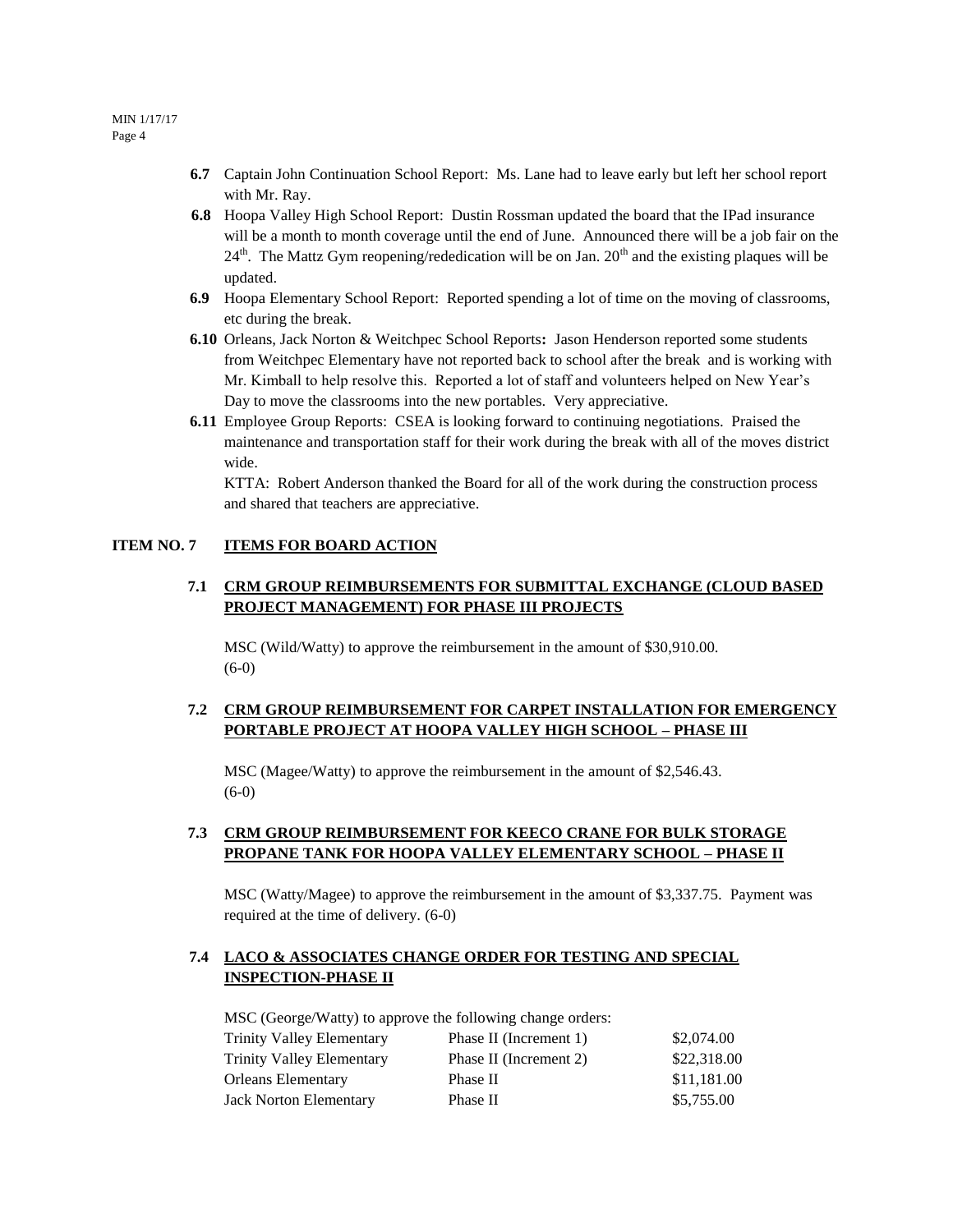Total: \$41,328.00

(6-0)

## **7.5 NORTHSTATE BLINDS & DRAPERIES PROPOSAL FOR STAGE CURTAIN, TRACK AND VALANCE FOR TRINITY VALLEY ELEMENTARY SCHOOL-PHASE II**

MSC (Watty/Magee) to approve the proposal in the amount of \$7,810.00. (6-0)

## **7.6 NORTHSTATE BLINDS & DRAPERIES PROPOSAL FOR BLINDS IN CLASSROOMS FOR HOOPA VALLEY ELEMENTARY-PHASE II**

MSC (Risling/George) to approve the proposal in the amount of \$6,540.00. (6-0)

## **7.7 MCCUEN CONSTRUCTION, INC. CHANGE ORDER FOR HOOPA VALLEY ELEMENTARY SCHOOL-PHASE II**

MSC (Watty/George) to approve the change orders in the amount of \$50,556.42.  $(6-0)$ 

## **7.8 MCCUEN CONSTRUCTION, INC. CHANGE ORDERS FOR HOOPA VALLEY HIGH SCHOOL-PHASE II, INCREMENT I**

MSC (Wild/Watty) to approve the change orders in the amount of \$77,461.23. (6-0)

## **7.9 MCCUEN CONSTRUCTION, INC. CREDIT FOR HOOPA VALLEY HIGH VALLEY - PHASE II, INCREMENT II**

MSC (George/Magee) to approve the change orders in the amount (credit) of (\$33,988.46). (6-0)

#### **7.10 MCCUEN CONSTRUCTION, INC. CHANGE ORDER FOR JACK NORTON ELEMENTARY SCHOOL**

MSC (Magee/Watty) to approve the change orders in the amount of \$66,513.59. (6-0)

## **7.11 MCCUEN CONSTRUCTION, INC. CHANGE ORDER FOR ORLEANS ELEMENTARY SCHOOL**

MSC (Watty/Risling) to approve the change orders in the amount of \$305,293.77.  $(6-0)$ 

#### **7.12 MCCUEN CONSTRUCTION, INC. CHANGE ORDER FOR TRINITY VALLEY ELEMENTARY SCHOOL MULTI-PURPSE ROOM & KITCHEN-INCREMENT I**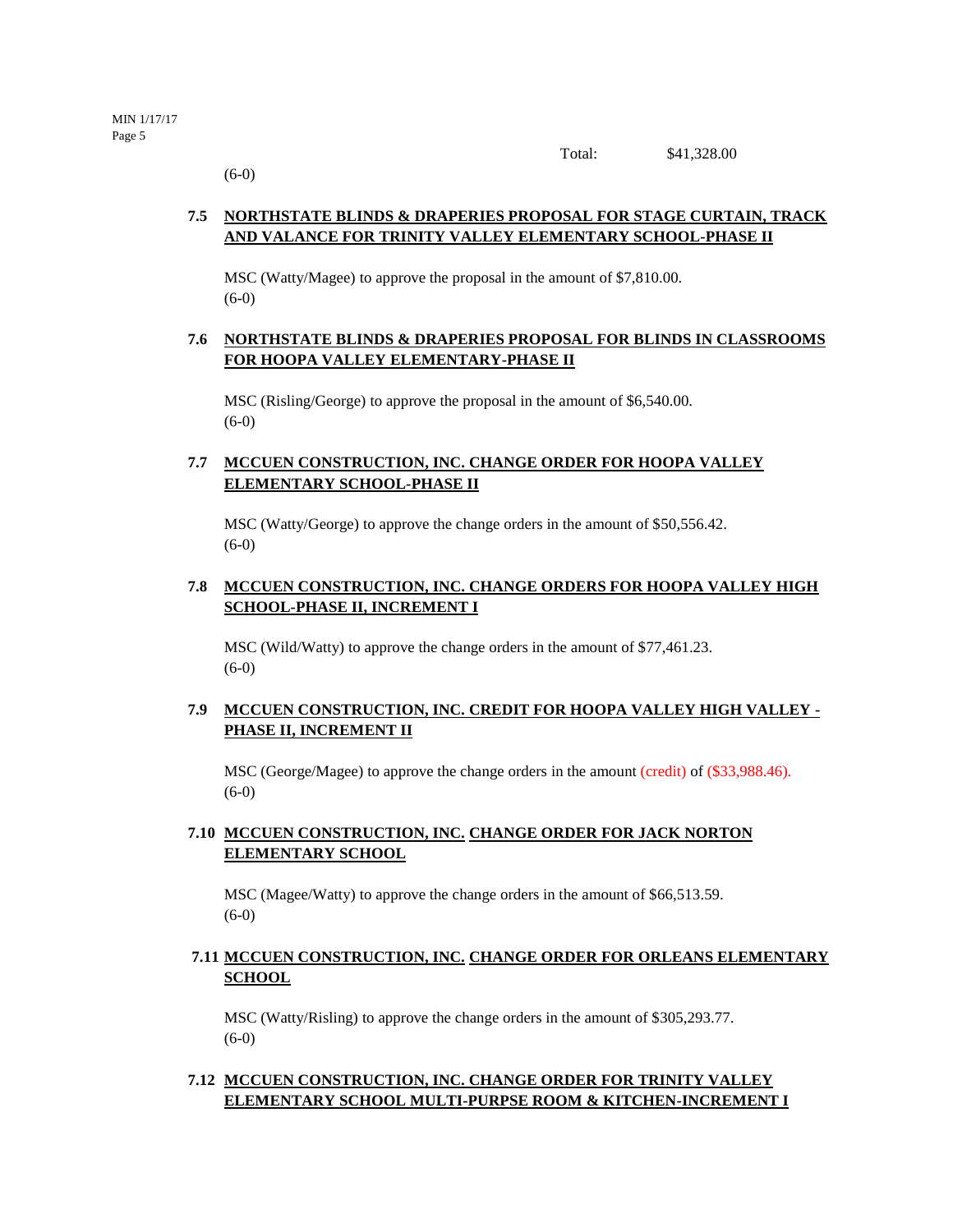MSC (George/Magee) to approve the change orders in the amount of \$6,212.32. (6-0)

# **7.13 MCCUEN CONSTRUCTION, INC. CHANGE ORDER FOR TRINITY VALLEY ELEMENTARY SCHOOL-PHASE II INCREMENT II**

MSC (George/Watty) to approve the change orders in the amount of \$224,437.48. (6-0)

# **7.14 TRINITY VALLEY CONSULTING ENGINEERS-UNPAID INVOICES FROM BCA ARCHITECTS-PHASE II**

MSC (Watty/Magee) to approve the invoices in the amount of \$11,302.50 for Phase II design work.

(5-0 Trustee Risling left the room)

## **7.15 FRONTIER CONSULTING ENGINEERS – UNPAID INVOICES FROM BCA ARCHITECTS-PHASE II**

MSC (Watty/Magee) to approve the invoices in the amount of \$7,715.10 for Phase II design work. (5-0 Trustee Risling left the room)

#### **7.16 PACE ENGINEERING – UNPAID INVOICES FROM BCA ARCHITECTS-PHASE II**

MSC (George/Watty) to approve the invoices in the amount of \$13,948.50 for Phase II design work. (5-0 Trustee Risling left the room)

## **7.17 POINT 2 STRUCTURAL ENGINEERS – UNPAID INVOICES FROM BCA ARCHITECTS-PHASE II**

MSC (George/Magee) to approve the invoices in the amount of \$105,561.95 for Phase II design work.

(6-0)

# **7.18 MCCUEN CONSTRUCTION, INC. INVOICE FOR EMERGENCY PORTABLES AT HOOPA VALLEY HIGH SCHOOL-PHASE III**

MSC (Watty/Magee) to approve the invoice in the amount of \$266,409.15 to prepare the infrastructure for the emergency portable buildings. (6-0)

## **7.19 MCCUEN CONSTRUCTION, INC. INVOICE FOR EMERGENCY PORTABLES AT ORLEANS ELEMENTARY SCHOOL-PHASE III**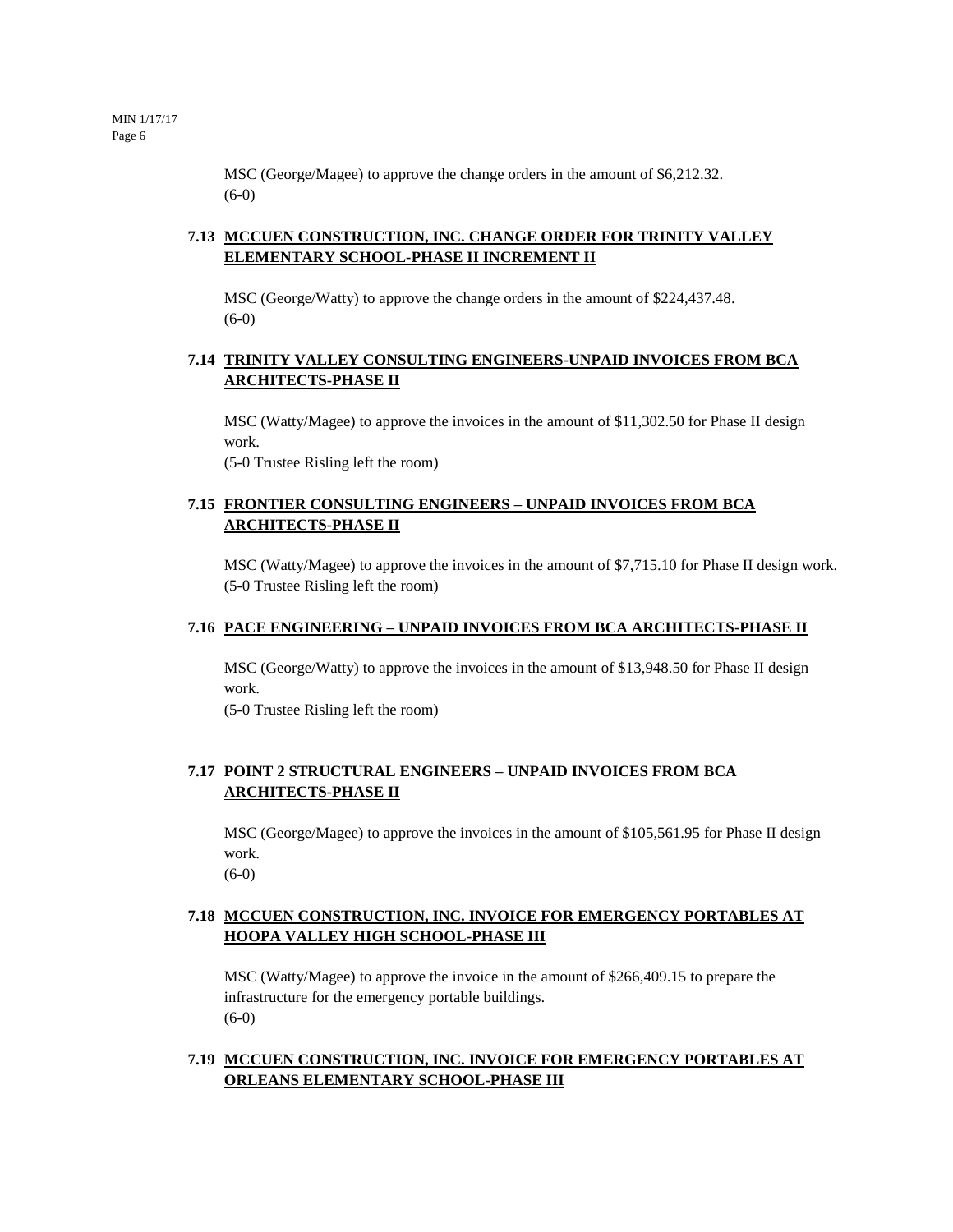MIN 1/17/17 Page 7

> MSC (Watty/Magee) to approve the invoice in the amount of \$126,085.10 to prepare the infrastructure for the emergency portable buildings. (6-0)

#### **7.20 LOCKDOWN/FIRST AID KITS**

MSC (Watty/Magee) to approve the purchase of lockdown kits for all classrooms and offices, and first aid kits for all schools and offices in the district. The total expenditure would be \$9,770.10. (6-0)

#### **7.21 NEW JOB DESCRIPTION/BEHAVIORAL SUPPORT ASSISTANT**

MSC (Watty/Magee) to approve the new job description and to change "general knowledge of" under the Education and Experience section, to "Job Requirements include general knowledge of".  $(6-0)$ 

## **7.22 PROPOSED REVISIONS TO AR 6174/EDUCATION FOR ENGLISH LANGUAGE LEARNERS**

MSC (George/Watty) to approve the revisions for second reading and final adoption. (6-0)

#### **7.23 BOARD POLICY UPDATES FOR OCTOBER 2016**

MSC (Watty/Magee) to approve the updates except for AR 6143. Amendments will be made to this section and presented at the February Board meeting. (6-0)

#### **7.24 REVISION TO E 1312.4/WILLIAMS COMPLAINT FORM**

MSC (George/Risling) to approve the revisions to the Williams Complaint Form exhibit for second reading and final adoption. (6-0)

## **7.25 REQUEST FOR ALLOWANCE OF ATTENDANCE BECAUSE OF EMERGENCY CONDITIONS**

MSC (Wild/Risling) to amend the waiver and ask for only one day instead of 5 days. The other 4 days will be made up later in the school year.  $(6-0)$ 

## **7.26 AFFIRMATION OF BOARD POLICY 0410.1/AMERICAN INDIAN POLICIES AND PROCEDURES**